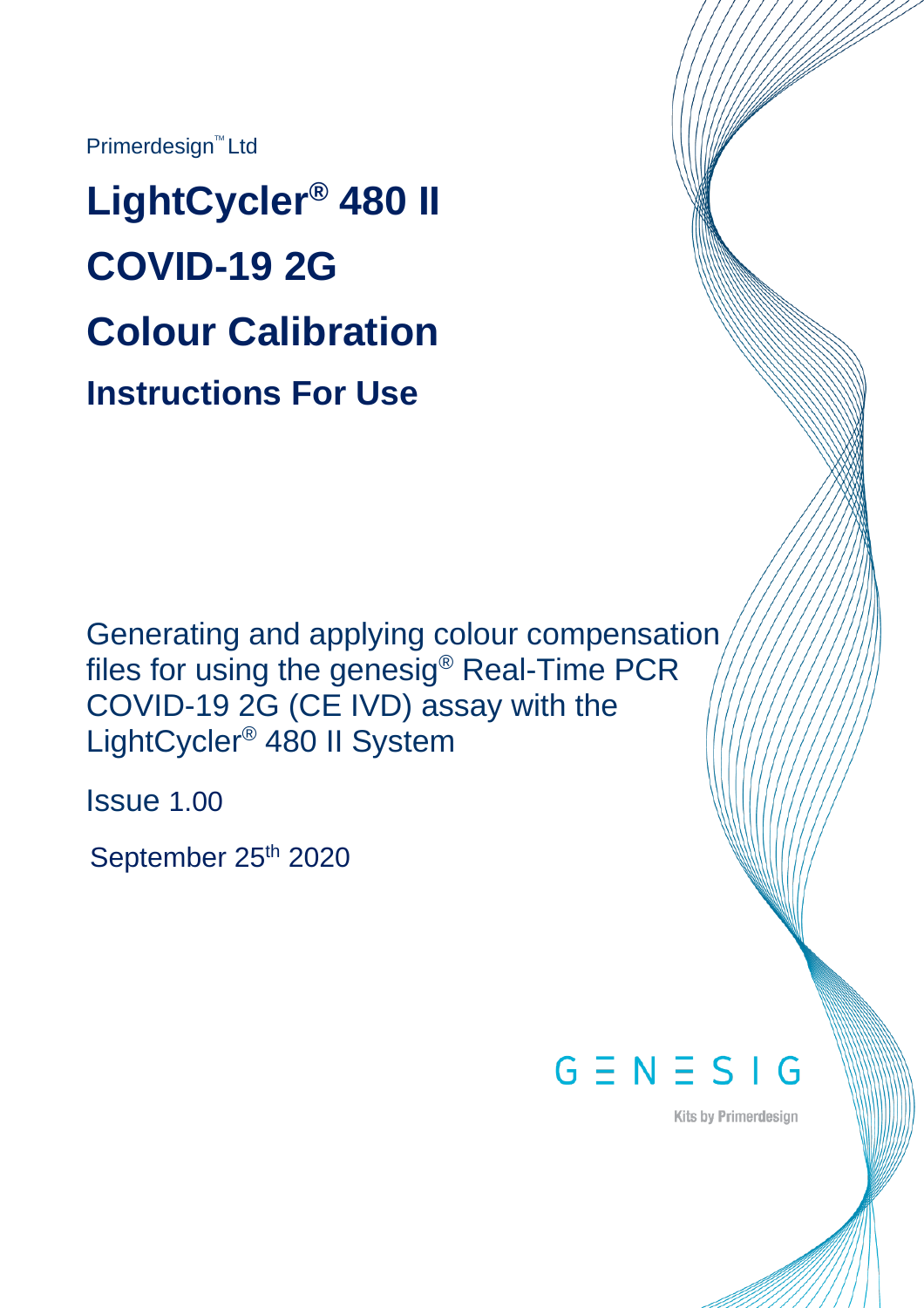This supplementary protocol is intended for users of the LightCycler® 480 II Instrument System who are performing Real-time PCR using the genesig® Real-Time PCR COVID-19 2G (CE IVD) assay. The protocol describes how to generate and apply a colour compensation file, which is required for accurate analysis of the data produced by the reporter dye combination used in the genesig® Real-Time PCR COVID-19 2G (CE IVD) assay.

**Important:** Please read the handbook supplied with the genesig® Real-Time PCR COVID-19 2G (CE IVD) assay, paying careful attention to the "Warnings and Precautions" section, before beginning this procedure.

## 1. Introduction

The Lightcycler® 480 II System has detection channels that allow detection of multiple reporter dyes in the same reaction. However, even when reporter dyes with well separated emission spectra are used, dyes can still be detected by multiple detection channels. Therefore, a correction must be made to ensure Real-Time PCR results are accurate. This is achieved by using a colour compensation file, which contains information that corrects the bleed through between the detection channels.

- Colour compensation files can be generated before or after carrying out a run with the genesig® Real-Time PCR COVID-19 2G (CE IVD) assay and can be stored for later use.
- A colour compensation file is specific for the instrument it was created on. Therefore, if you want to use the genesig® COVID-19 2G assay on a different LightCycler 480 II System, you will also need to generate a new colour compensation file on the second instrument.

To generate and apply colour compensation files for the genesig® Real-Time PCR COVID-19 2G (CE IVD) assay the following steps are required:

- Preparing a source of reporter dyes for the colour compensation experiment. This is achieved by running 5 replicate reactions for each of the reporter dyes used in the assay until they reach the plateau phase.
- Performing a colour compensation experiment. Fluorescence data is collected and used to generate a colour compensation file containing information for correcting bleed through between detection channels.
- Applying the colour compensation file after performing a carrying out a run with the genesig® Real-Time PCR COVID-19 2G (CE IVD) assay when performing data analysis.

# 2. Materials

Most of the necessary reagents are present in the genesig® Real-Time PCR COVID-19 2G (CE IVD) assay and can be used in this supplementary protocol. However, additional reagents supplied with the calibration kit are listed below:

For calibration of COVID-19 ORF1AB and S gene primer & probe mix of the genesig® Real-Time PCR COVID-19 2G (CE IVD) assay:

- 1 x ORF1ab Positive control template (FAM)
- 1 x S gene Positive control template (Cy5)
- 1 x genesig® EASY Internal extraction control (VIC/HEX)
- 3 x 1.5mL Template preparation buffer

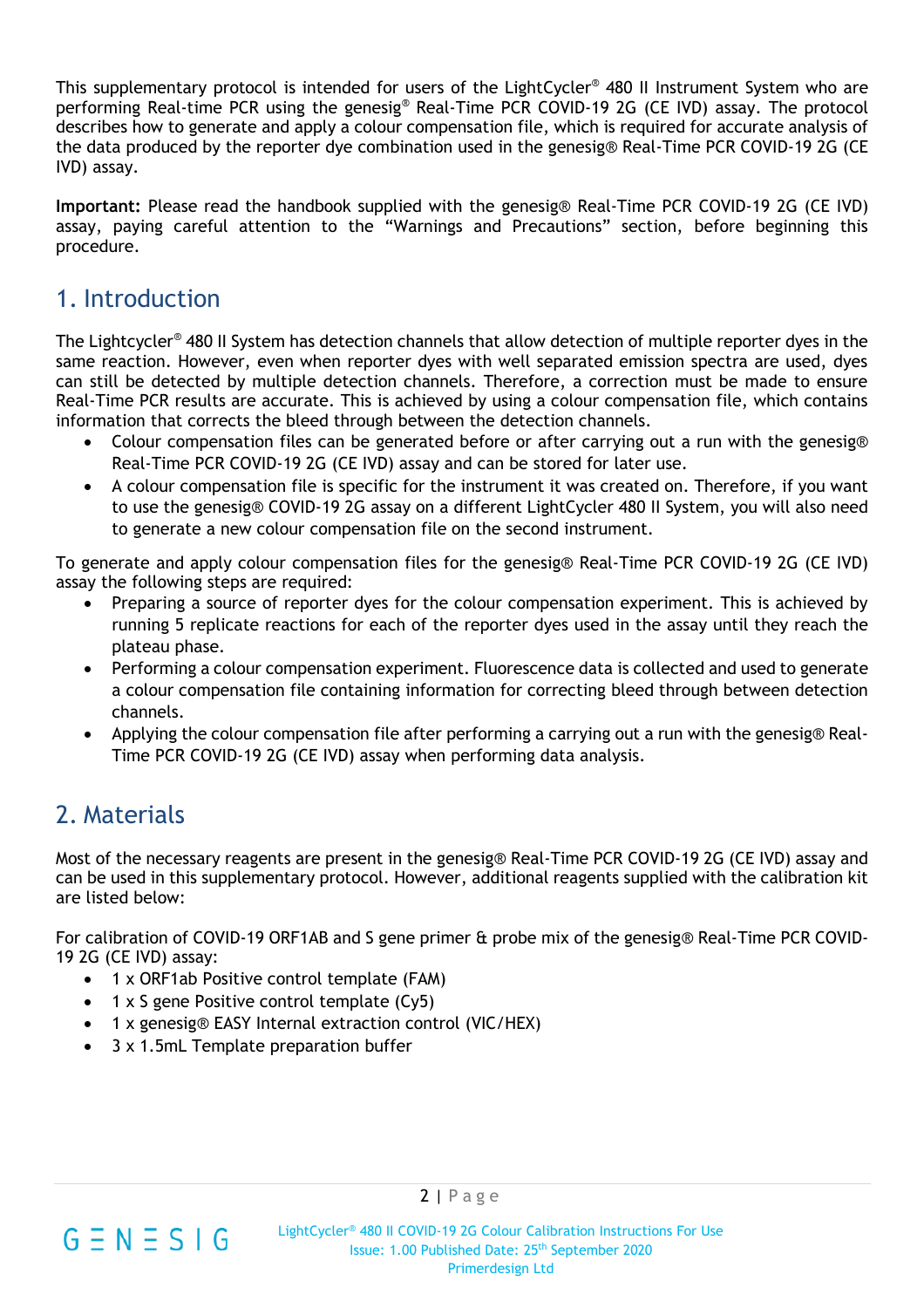## 3. Procedure

## 3.1 Creating samples for the colour compensation experiment

#### 3.1.1. Reaction mix set up

For the COVID-19 ORF1ab/S gene primer & probe mix included in the genesig® Real-Time PCR COVID-19 2G (CE IVD) assay, set up at least 5 replicate reactions for every target present.

For calibration of COVID-19 ORF1ab/S gene primer & probe mix prepare a reaction mix according to the directions found in the IFU for the genesig® Real-Time PCR COVID-19 2G (CE IVD) assay:

| <b>Reaction mix</b><br>Component         | 1 x volume required $(\mu I)$ |
|------------------------------------------|-------------------------------|
| Onestep Lyophilised<br><b>Master Mix</b> | 1በ*                           |
| Primer & Probe mix<br>(ORF1ab/S))        | 7*                            |

Add 12µl of the COVID-19 ORF1ab/S gene reaction mix into x20 wells in an appropriate well plate.

Using aseptic technique, resuspend each tube of dried template (ORF1ab (FAM), S gene (Cy5), genesig® EASY Internal Extraction Control (VIC/HEX))in 800µl of Template preparation buffer and vortex thoroughly. Resuspended PCT is stable for one month when stored at -20ºC. Freeze/ thaw cycles should be minimized and not exceed 5 freeze/thaws. The reagent once resuspended can be aliquoted into smaller volumes if required and stored at -20ºC.

Caution: This reagent contains a high copy number of positive control material and should be handled with caution in a dedicated nucleic acid handling area to prevent possible contamination of other kit reagents and clinical specimens.

Each PCT contains synthetic DNA representing the genomic regions of interest of the assay targets: ORF1ab, S gene and Internal Extraction Control.

Add 8µl of each PCT to 5 wells to produce 5 replicate reactions for each reported dye. Add 8µl of water RNase/DNase water to 5 wells to produce 5 NTC replicates.

Seal the plate and place in the LightCycler® 480 II System.

#### 3.1.2. qPCR machine set up and amplification program

Run the genesig® COVID-19 2G primer & probe plate following the amplification program and custom filter combination outlined in the IFU for the genesig® Real-Time PCR SARS-CoV-2 COVID-19 2G (CE IVD) assay.

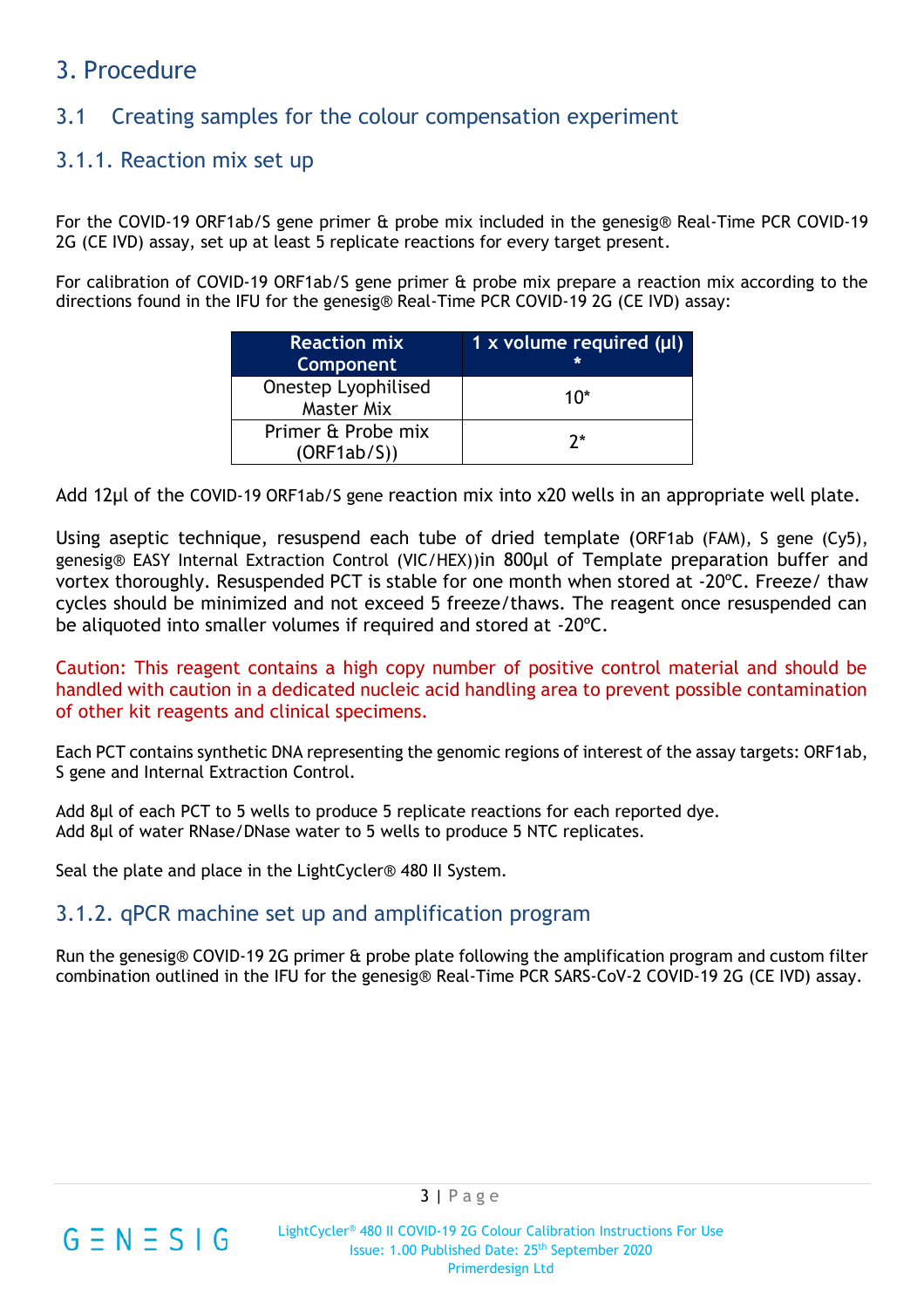| <b>Filter Combination Selection</b> |              |              |        |        |                          |        |        |  |  |  |  |       |  |  |
|-------------------------------------|--------------|--------------|--------|--------|--------------------------|--------|--------|--|--|--|--|-------|--|--|
| Emission                            |              |              |        |        |                          |        |        |  |  |  |  |       |  |  |
| Ε<br>×                              | 440 □        | 488          | □      | □      | 510 580 610 640 660<br>□ | □      | □      |  |  |  |  |       |  |  |
| $\frac{c}{i}$                       |              | $465$ $\Box$ | ⊡      | $\Box$ | $\Box$                   | $\Box$ | $\Box$ |  |  |  |  |       |  |  |
| a<br>t                              | 498          |              | □      | □      | □                        | $\Box$ | $\Box$ |  |  |  |  |       |  |  |
| î,<br>o                             | $533$ $\Box$ |              | $\Box$ | ⊡      | ⊡                        | $\Box$ | $\Box$ |  |  |  |  |       |  |  |
| $\mathbf n$                         | $618$ $\Box$ |              | $\Box$ | □      | □                        | □      | ☑      |  |  |  |  |       |  |  |
|                                     |              |              |        |        |                          |        |        |  |  |  |  |       |  |  |
|                                     |              |              |        |        |                          |        |        |  |  |  |  | Clear |  |  |

| <b>Selected Filter Combination List-</b>    |               |                    |                       |                  |                                                   |  |  |  |  |  |
|---------------------------------------------|---------------|--------------------|-----------------------|------------------|---------------------------------------------------|--|--|--|--|--|
| <b>Excitation Emission</b><br><b>Filter</b> | <b>Filter</b> | <b>Name</b>        | <b>Melt</b><br>Factor | Factor           | <b>Quant Max Integration</b><br><b>Time (Sec)</b> |  |  |  |  |  |
| 465                                         | 510           | <b>FAM</b>         | ı                     | 10               | $\overline{\mathbf{2}}$                           |  |  |  |  |  |
| 533                                         | 580           | VIC / HEX / Y1     |                       | 10               | $\overline{2}$                                    |  |  |  |  |  |
| 618                                         |               | 660 Cy 5 / Cy 5.51 |                       | 10 <sub>10</sub> | $\overline{2}$                                    |  |  |  |  |  |
| 533                                         | 610           | Red 610            | ı                     | 10               | $\overline{2}$                                    |  |  |  |  |  |
|                                             |               |                    |                       |                  |                                                   |  |  |  |  |  |

| <b>Steps</b>                             | Time             | <b>Temperature</b> | <b>Cycles</b> |
|------------------------------------------|------------------|--------------------|---------------|
| <b>Reverse Transcription</b>             | $10 \text{ min}$ | $55^{\circ}$ C     |               |
| Initial Denaturation (Taq<br>Activation) | 2 min            | 95 $^{\circ}$ C    |               |
| Denaturation                             | $10$ sec.        | $95^{\circ}$ C     | 45            |
| Annealing and Extension                  | $60$ sec.        | $60^{\circ}$ C*    |               |

\*Acquisition must be performed at the end of this stage

At the end of the run check whether PCR amplification was successful before using the completed reactions as a source of reporter dyes for generating the colour compensation file.

#### 3.2 Performing a colour compensation experiment

 $G \equiv N \equiv S \mid G$ 

- a) Open the LightCycler® 480 II System software. To generate a colour compensation file, the software must be opened by a user account that includes access rights for *Administrator* or *Expert User*.
- b) In the drop-down menu at the top of the window, select *New Experiment*. Then click the "Experiment" button on the left-hand side of the window.
- c) In the "Programs" panel, enter in the "Program Name" dialog field a name for the temperature protocol. The "Cycles" dialog field must contain a value of 1. In the "Analysis Mode" dialog field, select "Color Compensation".

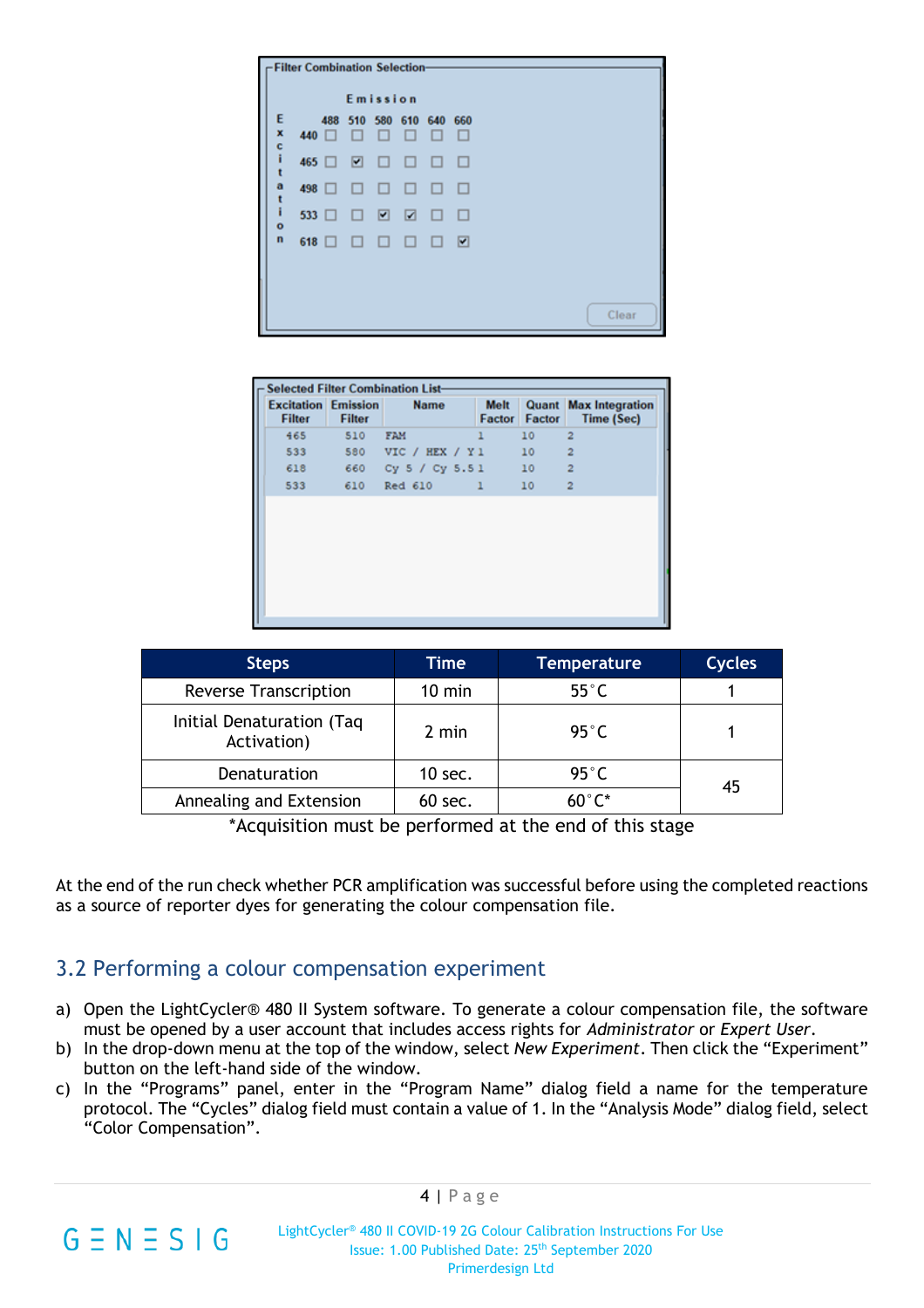| $\Gamma$ Setup                                              |               |                  |                      |                 |               |                           |                      |
|-------------------------------------------------------------|---------------|------------------|----------------------|-----------------|---------------|---------------------------|----------------------|
| Detection Format PrimerDesign 4 Color Hydrolysis Probe      |               | <b>Customize</b> | <b>Block Size</b> 96 | <b>Plate ID</b> |               | <b>Reaction Volume</b> 20 | ÷                    |
| <b>Color Comp ID</b>                                        | <b>Lot No</b> |                  | <b>Test ID</b>       |                 |               |                           |                      |
|                                                             |               | <b>Programs</b>  |                      |                 |               |                           |                      |
|                                                             |               |                  |                      |                 |               |                           |                      |
| <b>Program Name</b>                                         |               |                  |                      |                 | <b>Cycles</b> | <b>Analysis Mode</b>      |                      |
| Name for Temperature Protocol<br>$\left( \bigoplus \right)$ |               |                  |                      |                 |               | Color Compensation        | $\blacktriangledown$ |
|                                                             |               |                  |                      |                 |               |                           |                      |

d) In the "Temperature Targets" panel, enter the temperature protocol according to the table below

| Temperature | <b>Acquisition</b> | <b>Hold</b> | <b>Ramp Rate</b> | <b>Acquisitions</b> |
|-------------|--------------------|-------------|------------------|---------------------|
| (°C)        | Mode               | (hh:mm:ss)  | (°C/s)           | $(per ^{\circ}C)$   |
| 95          | <b>None</b>        | 00:00:01    | 4.4              | N/A                 |
| 40          | None               | 00:00:30    | າ າ              | N/A                 |
| 60          | Continuous         |             | 0.14             |                     |

The final screen should look like the screenshot below:



- e) Click the "Sample Editor" button on the left-hand side of the window. Then select the 'Color Comp' tab.
- f) In the "Dominant Channel" select dyes for each set of replicates.

For the **ORF1ab/S** primer & probe mix calibration, COVID-19 ORF1ab PCT replicates should be set to FAM, COVID-19 S gene PCT replicates to Cy5 and genesig® Internal extraction control PCT replicates to HEX/VIC. For the NTC replicates select Water.

g) Save your changes by clicking the icon.

 $G \equiv N \equiv S \mid G$ 

- h) Click the "Start Run" button at the bottom of the window to start the experiment.
- i) After the experiment ends, click the "Analysis" button on the left-hand side of the window to open the "Create New Analysis" dialog box. Select "Color Compensation" then click "OK".
- j) Click the "Calculate" button to perform colour compensation analysis.
- k) Click the "Save CC Object" button to save the colour compensation file. The colour compensation file is now ready to use.

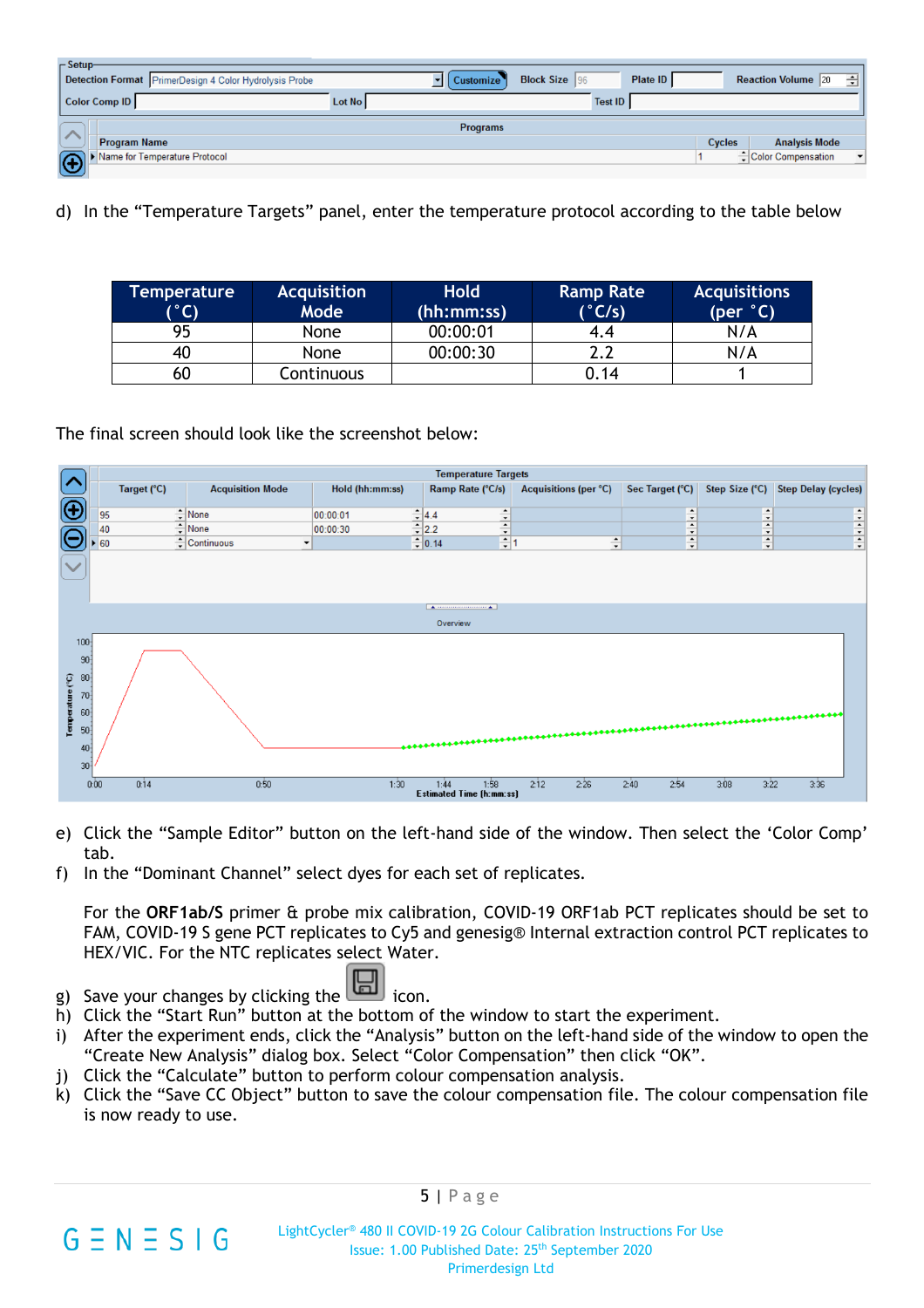### 3.3 Applying a colour compensation file for data analysis

- a) Open the completed assay and click the "Filter Combination" button to select the filter combination you want to display.
- b) In the following drop-down menu, select *In Database*, and choose the stored colour compensation file you want to apply to the assay.



**The "Color Comp" button switches to "Color Comp (On)" to confirm, that colour compensation is applied.**